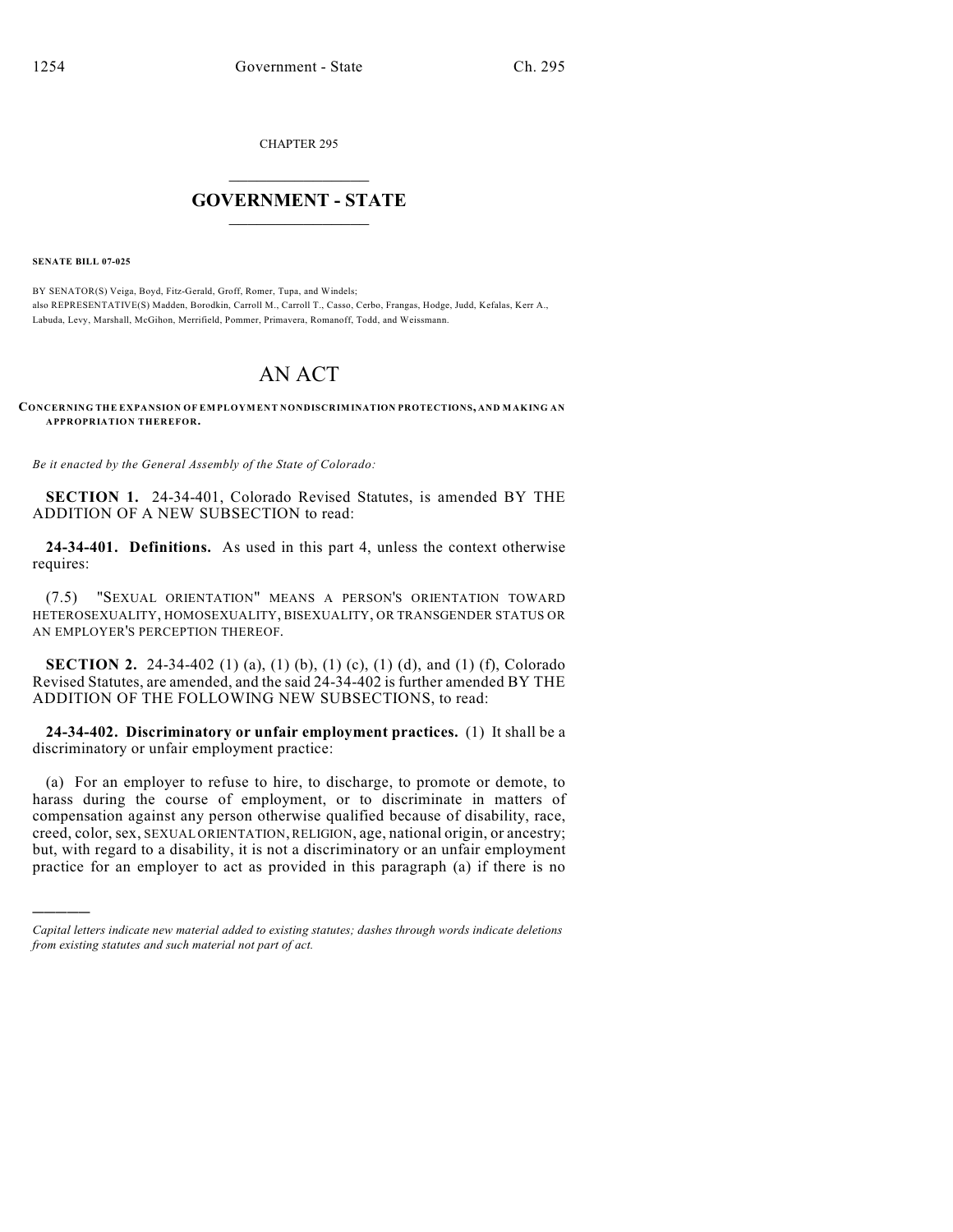reasonable accommodation that the employer can make with regard to the disability, the disability actually disqualifies the person from the job, and the disability has a significant impact on the job. For purposes of this paragraph (a), "harass" means to create a hostile work environment based upon an individual's race, national origin, sex, SEXUAL ORIENTATION, disability, age, or religion. Notwithstanding the provisions of this paragraph (a), harassment is not an illegal act unless a complaint is filed with the appropriate authority at the complainant's workplace and such authority fails to initiate a reasonable investigation of a complaint and take prompt remedial action if appropriate.

(b) For an employment agency to refuse to list and properly classify for employment or to refer an individual for employment in a known available job for which such individual is otherwise qualified because of disability, race, creed, color, sex, SEXUAL ORIENTATION, RELIGION, age, national origin, or ancestry or for an employment agency to comply with a request from an employer for referral of applicants for employment if the request indicates either directly or indirectly that the employer discriminates in employment on account of disability, race, creed, color, sex, SEXUAL ORIENTATION, RELIGION, age, national origin, or ancestry; but, with regard to a disability, it is not a discriminatory or an unfair employment practice for an employment agency to refuse to list and properly classify for employment or to refuse to refer an individual for employment in a known available job for which such individual is otherwise qualified if there is no reasonable accommodation that the employer can make with regard to the disability, the disability actually disqualifies the applicant from the job, and the disability has a significant impact on the job;

(c) For a labor organization to exclude any individual otherwise qualified from full membership rights in such labor organization, or to expel any such individual from membership in such labor organization, or to otherwise discriminate against any of its members in the full enjoyment of work opportunity because of disability, race, creed, color, sex, SEXUAL ORIENTATION, RELIGION, age, national origin, or ancestry;

(d) For any employer, employment agency, or labor organization to print or circulate or cause to be printed or circulated any statement, advertisement, or publication, or to use any form of application for employment or membership, or to make any inquiry in connection with prospective employment or membership which THAT expresses, either directly or indirectly, any limitation, specification, or discrimination as to disability, race, creed, color, sex, SEXUAL ORIENTATION, RELIGION, age, national origin, or ancestry or intent to make any such limitation, specification, or discrimination, unless based upon a bona fide occupational qualification or required by and given to an agency of government for security reasons;

(f) For any employer, labor organization, joint apprenticeship committee, or vocational school providing, coordinating, or controlling apprenticeship programs or providing, coordinating, or controlling on-the-job training programs or other instruction, training, or retraining programs:

(I) To deny to or withhold from any qualified person because of disability, race, creed, color, sex, SEXUAL ORIENTATION, RELIGION, age, national origin, or ancestry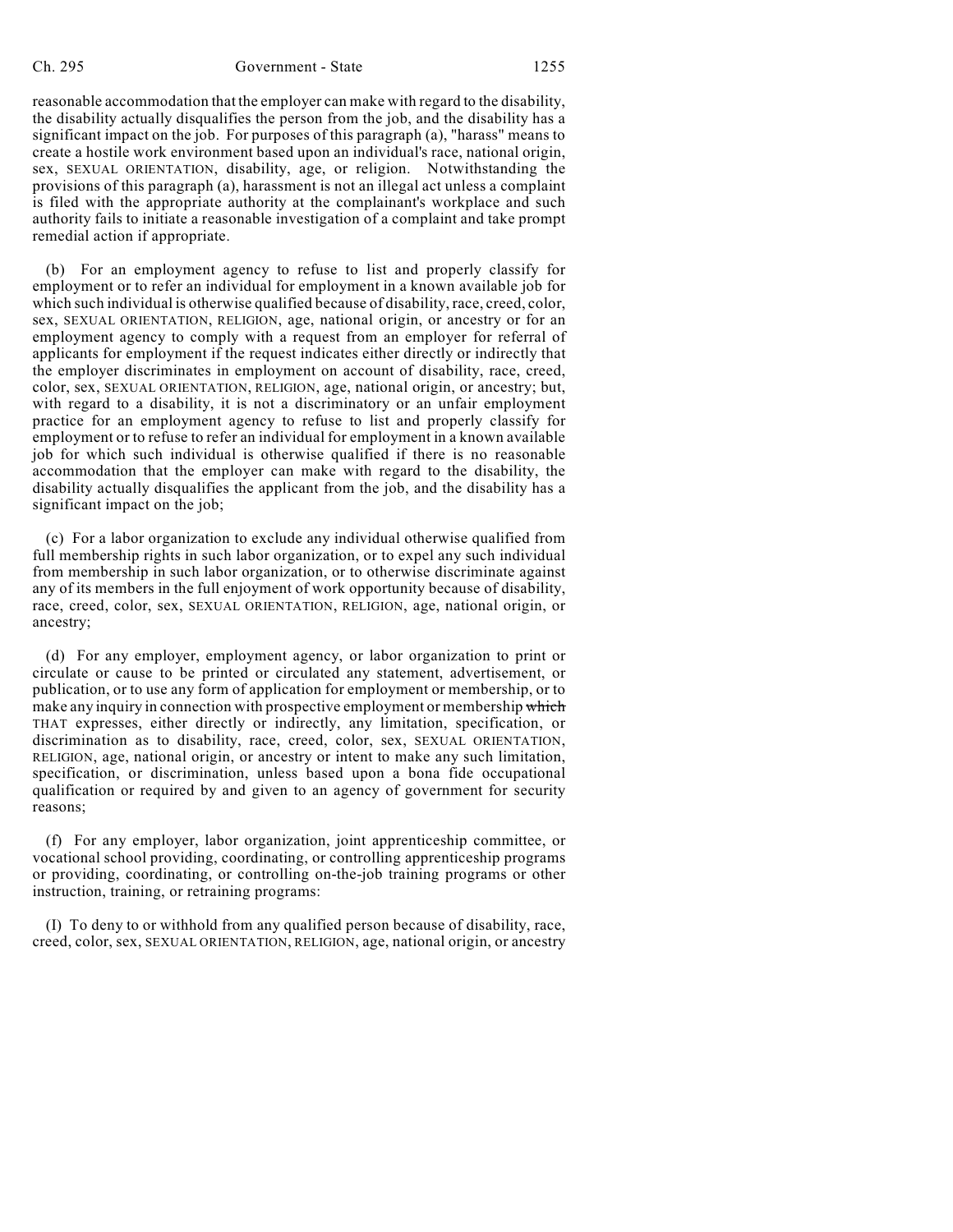1256 Government - State Ch. 295

the right to be admitted to or participate in an apprenticeship training program, an on-the-job training program, or any other occupational instruction, training, or retraining program; but, with regard to a disability, it is not a discriminatory or an unfair employment practice to deny or withhold the right to be admitted to or participate in any such program if there is no reasonable accommodation that can be made with regard to the disability, the disability actually disqualifies the applicant from the program, and the disability has a significant impact on participation in the program;

(II) To discriminate against any qualified person in pursuit of such programs or to discriminate against such a person in the terms, conditions, or privileges of such programs because of disability, race, creed, color, sex, SEXUAL ORIENTATION, RELIGION, age, national origin, or ancestry;

(III) To print or circulate or cause to be printed or circulated any statement, advertisement, or publication, or to use any form of application for such programs, or to make any inquiry in connection with such programs which THAT expresses, directly or indirectly, any limitation, specification, or discrimination asto disability, race, creed, color, sex, SEXUAL ORIENTATION, RELIGION, age, national origin, or ancestry or any intent to make any such limitation, specification, or discrimination, unless based on a bona fide occupational qualification;

(5) NOTHING IN THIS SECTION SHALL PRECLUDE AN EMPLOYER FROM REQUIRING COMPLIANCE WITH A REASONABLE DRESS CODE AS LONG AS THE DRESS CODE IS APPLIED CONSISTENTLY.

(6) NOTWITHSTANDING ANY OTHER PROVISION OF LAW, THIS SECTION SHALL NOT APPLY TO A RELIGIOUS CORPORATION, ASSOCIATION, EDUCATIONAL INSTITUTION, OR SOCIETY WITH RESPECT TO THE EMPLOYMENT OF INDIVIDUALS OF A PARTICULAR RELIGION TO PERFORM WORK CONNECTED WITH THE CARRYING ON BY SUCH CORPORATION, ASSOCIATION, EDUCATIONAL INSTITUTION, OR SOCIETY OF ITS ACTIVITIES.

(7) FOR PURPOSES OF THIS SECTION, "EMPLOYER" SHALL NOT INCLUDE ANY RELIGIOUS ORGANIZATION OR ASSOCIATION, EXCEPT FOR ANY RELIGIOUS ORGANIZATION OR ASSOCIATION THAT IS SUPPORTED IN WHOLE OR IN PART BY MONEY RAISED BY TAXATION OR PUBLIC BORROWING.

**SECTION 3. Appropriation - adjustments to the 2007 long bill.** (1) In addition to any other appropriation, there is hereby appropriated, out of any moneys in the general fund, to the department of regulatory agencies, for allocation to the executive director's office, for legal services, for the fiscal year beginning July 1, 2007, the sum of thirty-three thousand eight hundred eighty-five dollars (\$33,885), or so much thereof as may be necessary, for the implementation of this act.

(2) In addition to any other appropriation, there is hereby appropriated to the department of law, for the fiscal year beginning July 1, 2007, the sum of thirty-three thousand eight hundred eighty-five dollars (\$33,885) and 0.3 FTE, or so much thereof as may be necessary, for the provision of legal services to the department of regulatory agencies related to the implementation of this act. Said sum shall be from cash funds exempt received from the department of regulatory agencies out of